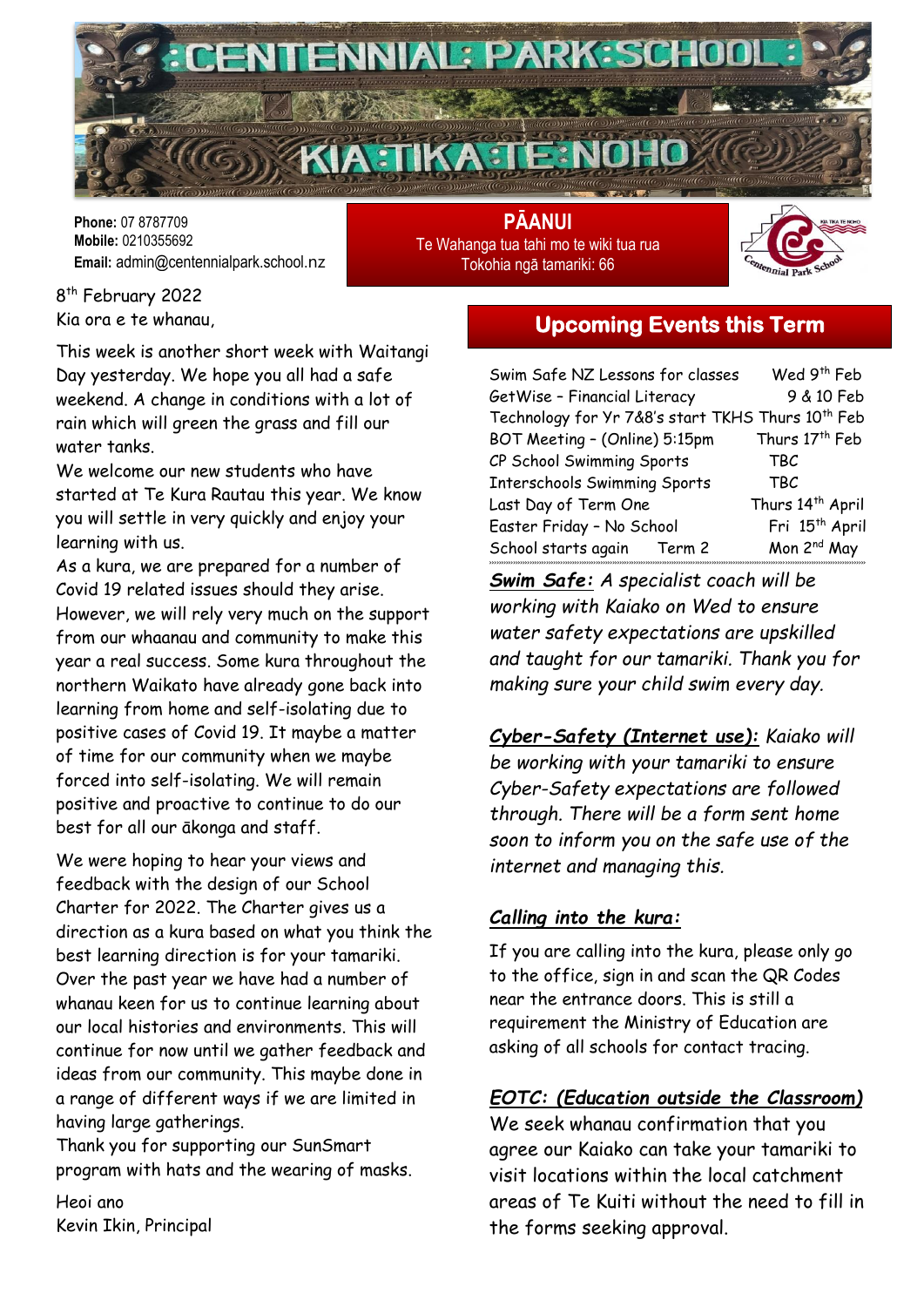*Example: To participate in a learning activity with a visit to the local river*

*Forms will be sent home over the next few days to seek your authorization. When the forms arrive, please fill them in and have these returned to kura as soon as possible – Many thanks*

#### **Centennial Park School Values Ngā Uara**

**Wairua Hihiko -** (Innovation) their creativity, imagination and flair for innovation

**Panekiretanga -** (Excellence) in all they apply themselves to

**Mana Tangata -** Pride in their identity, resilience when faced with challenges and adversity, enduring respect and care for hapū and iwi, integrity of character and as an individual

**Maniapototanga** – versed in the whakapapa, waiata, karakia, histories of Maniapoto

#### **Community Notices**

**Free Lunches** will continue in the kura providing a healthy kai for your tamariki. This will be every day your child is at kura and follows the healthy guidelines by the Ministry of Health. If your child has special diet requirements such as unable to have certain types of kai, please let us know as we will make a suitable alternative so they do not miss out *<<<<<<<<<<<<<<<<>>>>>>>>>>>>>>>> Fruit in kura will start next week. We are very lucky to receive fresh fruit 2 x a week. This will be available for all students every day whilst at kura <<<<<<<<<<<<<<>>>>>>>>>>>>>>>>*

*Let's continue to do our part:*

#### **Fundamental public health measures continue to apply:**

- Hand hygiene
- Cough and sneeze etiquette
- Regularly cleaning and disinfecting high touch surfaces.

#### **Testing remains a crucial component in preventing an outbreak.**

If a child or staff member is sick, they should stay home. If they have cold or flu symptoms, they should call their doctor or

Healthline on [0800](tel:08003585453) 358 5453 for advice about getting tested. If recommended to get tested, they should do so.

**We must continue to support contact tracing through the display of QR Code posters and our visitor register, attendance register and timetable.**

If a new case does appear in our community, our contact tracing processes will support the speedy identification of close contacts of the confirmed case. We encourage our community to check-in using the NZ COVID Tracer app including when doing pick-ups and drop offs if coming onto School site.

#### **Face coverings continue not to be required when in school.**

This includes school transport and charter buses hired by the school to transport students and staff to and from school. Anyone who chooses to wear a face covering in any setting should be supported to do so.

<<<<<<<<<<<<<<<<<<>>>>>>>>>>>>>>>>>> Make a great start to the day with a full healthy breakfast...

### *Breakfast Club – Will be starting soon for Term 1. Whaea Janie will be there to help you all out*

*7:45am – 8:45am Nau mai haere mai*





<<<<<<<<<<<<<<<<<<<<<<<<<<<<<<<<<<<<<<<<<<<<<<<<<<<<<<<<<<<<<<<<<<<<<<<<<<<<>>>>>>>>>>>>>>>>>>>>>>>>>>>>>>>>>>>>>>>>>>>>>>>>>>>>>>>>>>>>>>>>>>>>>>>>>>>>>>>>>>

#### **An award winning, fully functional**

#### **FREE school app.**

**To download the app, search: in Google Play & App Store**

> **'Skool Loop' & choose Centennial Park School**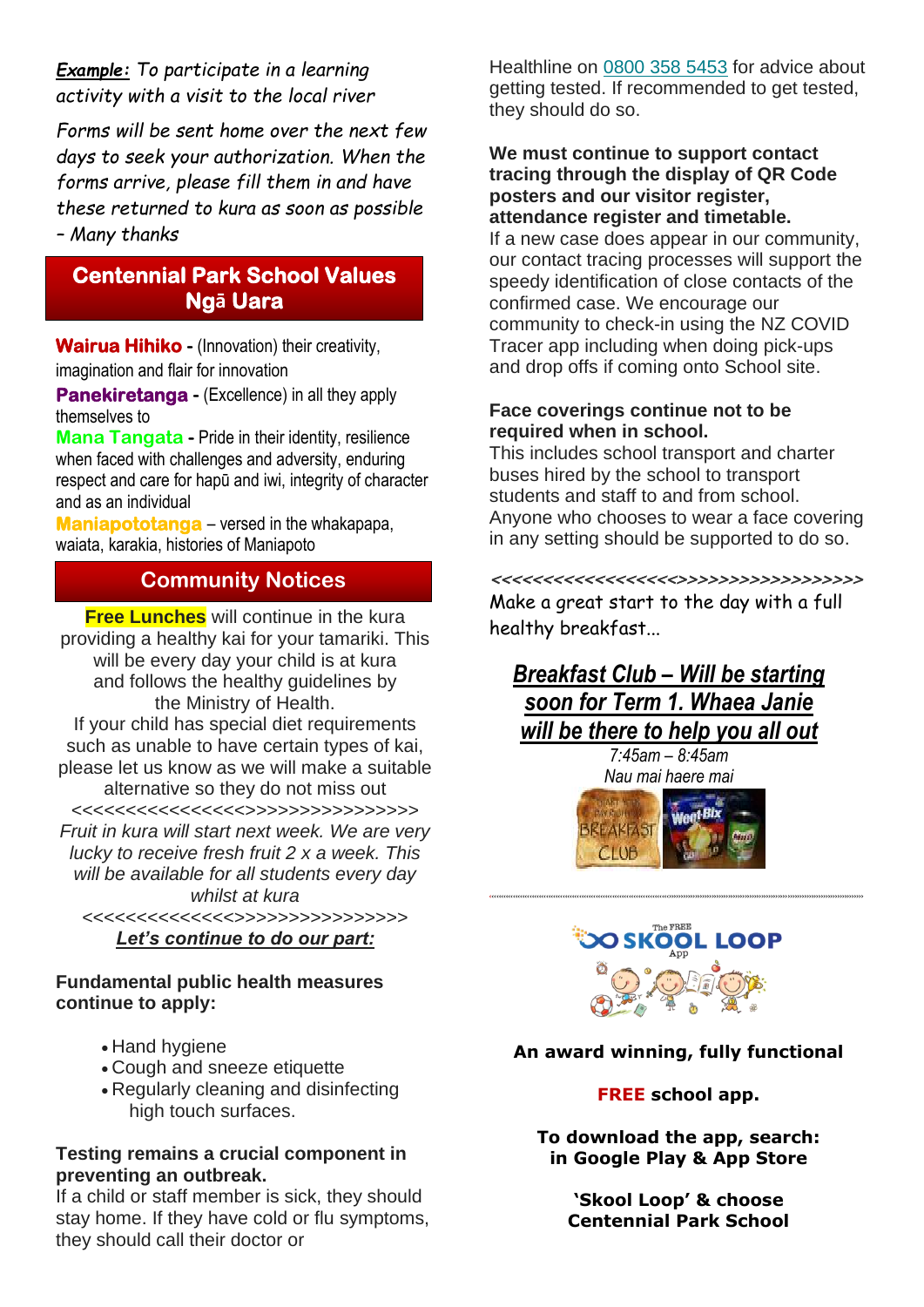# **Maniapoto Maori Trust Board APPLY NOW**

## for Primary Education Grant (Year 1 - Year 8) (Please download the application form from the Maniapoto website)

# **PRIMARY**

Opens Monday 20 December 2021 and closes Wednesday 31 August 2022 Ensure you read the important information and FAQs on our Website

http://www.maniapoto.iwi.nz/scholarships-grants/

| <b>Application Type</b> | Value    |
|-------------------------|----------|
| Primary Years 1 - 8     | \$100.00 |

#### **Please Note:**

- a. The value of the grant payment is targeted towards Primary related activities
- b. Grants will be paid directly to the Schools bank account
- c. Grants cannot be exchanged for cash. Grants cannot follow the child to a new school. If the Primary grant cannot be exhausted, the grant shall be returned to MFT
- d. Parents to contact the school where they would like their child's grant to be exhausted

#### **Application Criteria:**

ADDI ICANTE DETAILE

- 1. At least one Parent must be fully registered on the MMTB Tribal Register
- 2. Applicants must reside in New Zealand and be enrolled with a Primary school in NZ
- 3. Priority will be given to first-time applicants who have not previously applied
- 4. Late applications received after the closing date or the application is complete will not be accepted

TDIRAL NO-

| <b>I</b> CONTINUE                                                                                                                                                                                                 | . |
|-------------------------------------------------------------------------------------------------------------------------------------------------------------------------------------------------------------------|---|
| <b>APPLICANTS NAME</b>                                                                                                                                                                                            |   |
| <b>POSTAL ADDRESS</b>                                                                                                                                                                                             |   |
| <b>REGISTERED PARENTS NAME</b>                                                                                                                                                                                    |   |
| <b>PARENTS EMAIL</b>                                                                                                                                                                                              |   |
| <b>PARENTS MOBILE</b>                                                                                                                                                                                             |   |
|                                                                                                                                                                                                                   |   |
| PREVIOUS APPLICANT? Have you previously received a Grant from us? YES<br><b>NO</b><br>If YES, in what Year and for what Purpose were you awarded a Grant from us?<br>A hictory check will be completed to confirm |   |
|                                                                                                                                                                                                                   |   |
| 2022 PRIMARY                                                                                                                                                                                                      |   |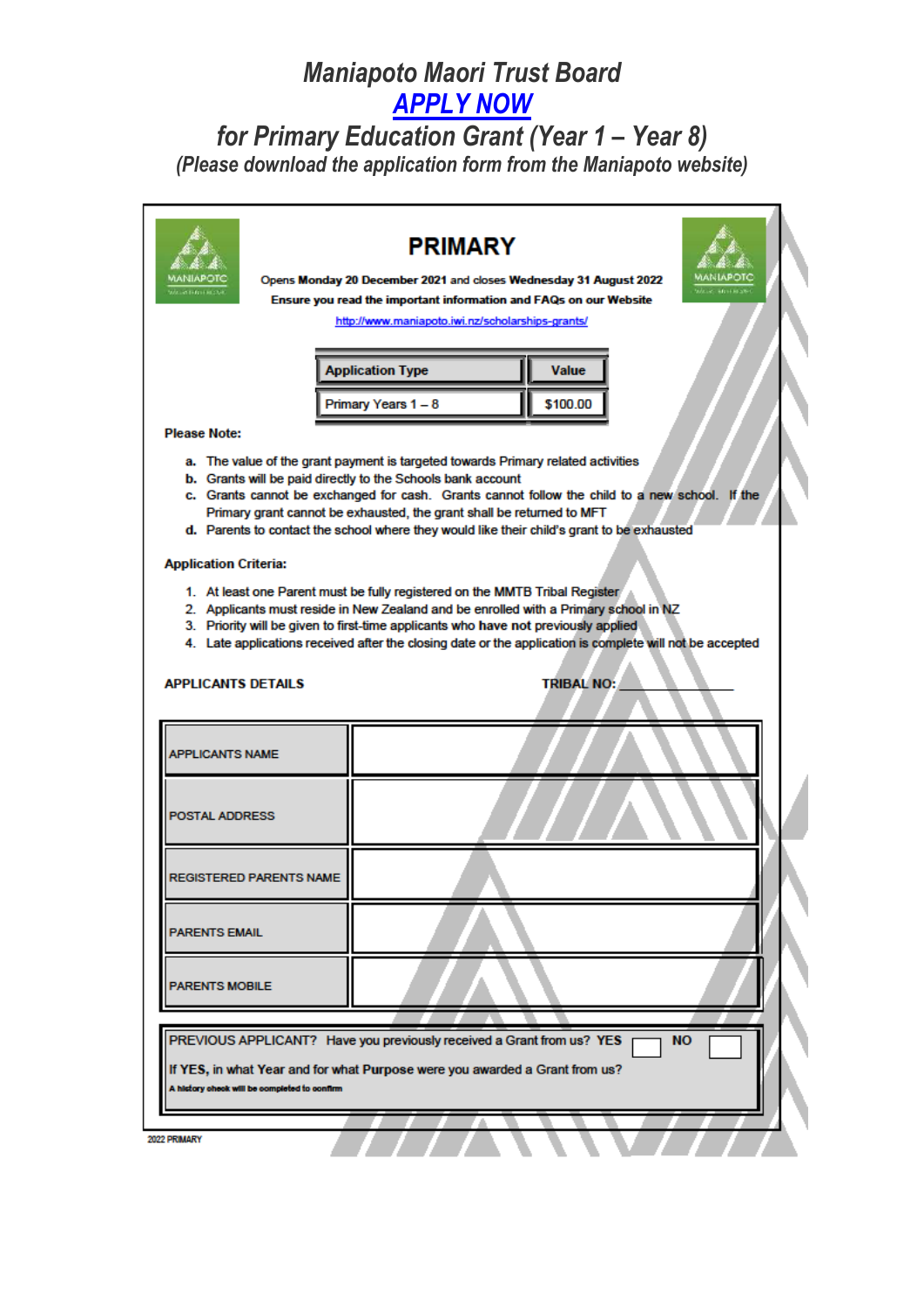We found this wonderful small message that applies to all tamariki at every kura that will mean the world to those affected. What a wonderful thing to share with your tamariki to start the year 2022 at Te Kura Rautau.

# **To ALL Students Returning to School**

# <u>If you see any of the following:</u>

\*another student struggling to make friends

\*another student being picked on

\*a student who is new, shy, or not with the "in crowd"

\*a student who is eating lunch alone

# **Be a Leader! Be a Warrior!**

Say hi. Smile at them. Ask if you can sit with them. Include them. You never know what that person is facing inside or outside of school.

**YOUR KINDNESS WILL MAKE A DIFFERENCE IN SOMEONE'S LIFE**